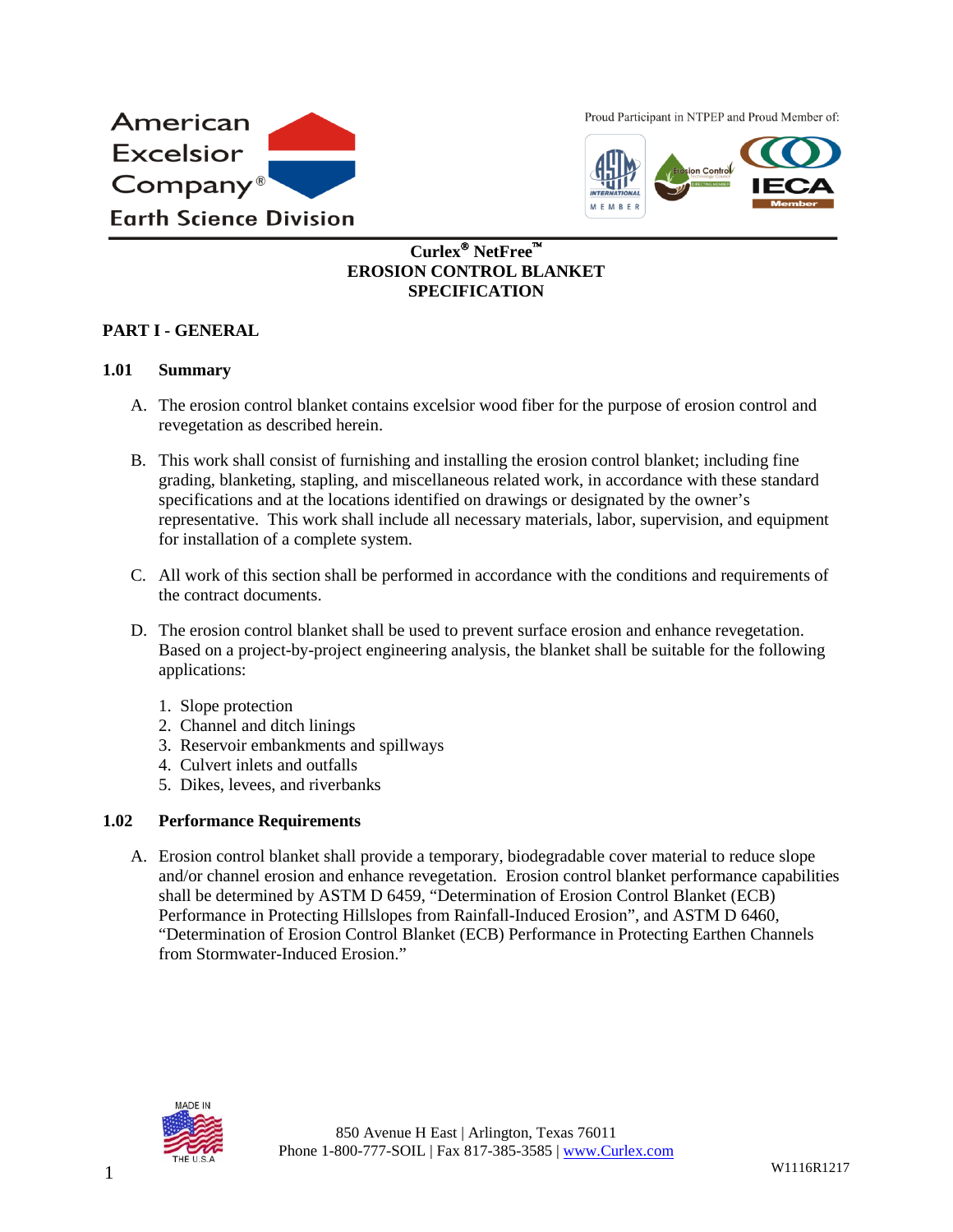B. Blanket performance requirements:

| Slopes:                             | $\leq$ 3H:1V                                                                                                  |
|-------------------------------------|---------------------------------------------------------------------------------------------------------------|
| C factor:                           | .063                                                                                                          |
| <b>Shear Stress:</b>                | 1.0 lb/ft <sup>2</sup> (48 Pa)                                                                                |
| Velocity:                           | 3.0 ft/sec $(0.9 \text{ m/sec})$                                                                              |
| Functional Longevity <sup>a</sup> : | $\leq$ 18 months                                                                                              |
|                                     | <sup>a</sup> Functional Longevity varies from region to region because of differences in climatic conditions. |

#### **1.03 Submittals**

A. Submittals for approval shall include complete design data, Product Data Sheets, Product Netting Information, SDS, Staple Pattern Guides, Installation Guidelines, Manufacturing Material Specifications, Manufacturing Certifications, CAD details, and a Manufacturing Quality Control Program. In addition, the Manufacturer shall provide a test report providing data showing the performance capabilities of the erosion control blanket along with reference installations similar in size and scope to that specified for the project.

### **1.04 Delivery, Storage, and Handling**

- A. Erosion control blanket shall be furnished in rolls and wrapped with suitable material to protect against moisture intrusion and extended ultraviolet exposure prior to placement. Each roll shall be labeled with a date code identification, which allows for sufficient tracking of the product back to date of manufacturing and for quality control purposes.
- B. Erosion control blanket shall be of consistent thickness with fibers distributed evenly over the entire area of the blanket.
- C. Erosion control blanket shall be free of defects and voids that would interfere with proper installation or impair performance.
- D. Erosion control blanket shall be stored by the Contractor in a manner that protects them from damage by construction activities.

# **PART II - PRODUCTS**

### **2.01 Erosion Control Blanket**

- A. Erosion control blanket shall be Curlex NetFree, as manufactured by American Excelsior Company, Arlington, TX (1-866-9FIBERS).
- B. Curlex NetFree erosion control blanket (ECB) consists of a specific cut of naturally seed free Great Lakes Aspen curled wood excelsior with 80% of fibers  $\geq 6$  inches in length. It is of consistent thickness with fibers evenly distributed throughout the entire area of the blanket. Curlex NetFree is a 100% biodegradable erosion control blanket. Curlex NetFree shall be manufactured in the U.S.A.

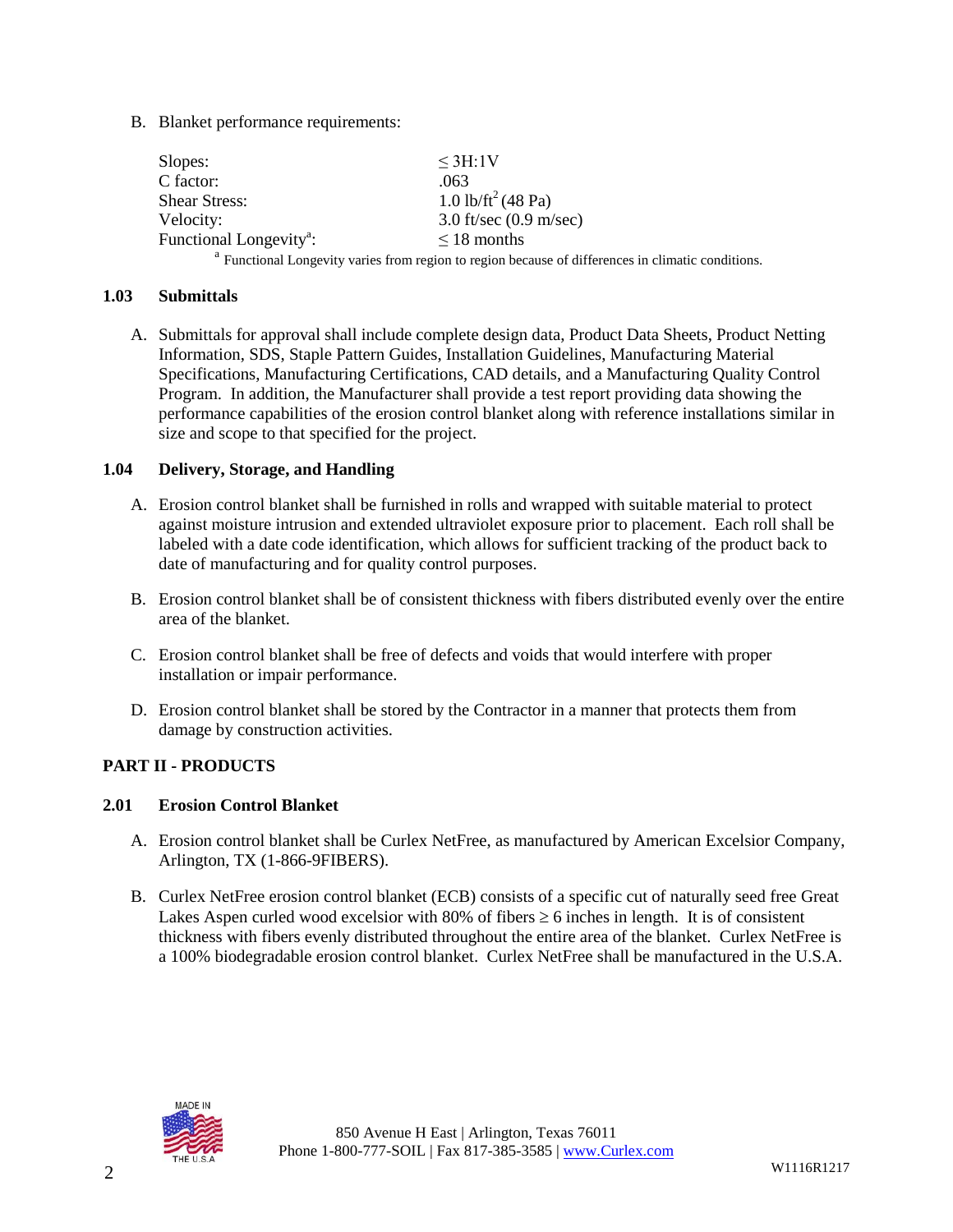C. Erosion control blanket shall have the following material characteristics:

| Width                           | $8.0$ ft $(2.4 \text{ m})$             |
|---------------------------------|----------------------------------------|
| Length                          | 90.0 ft (27.4 m)                       |
| Area                            | $80.0 \text{ yd}^2 (66.9 \text{ m}^2)$ |
| Weight <sup>b</sup>             | 58.4 lb (26.5 kg)                      |
| <b>Fiber Count</b>              | $\approx$ 7,000 per yd <sup>2</sup>    |
|                                 | $(*8,400 \text{ per m}^2)$             |
| Fiber Length (80% min.)         | $≥6.0$ in ( $≥15.2$ cm)                |
|                                 | $0.73$ lb/yd <sup>2</sup>              |
| Mass per Unit Area $(\pm 10\%)$ | $(0.40 \text{ kg/m}^2)$                |

## **TYPICAL INDEX VALUES**

| <b>Index Property</b>    | <b>Test Method</b>    | Value                                                                           |
|--------------------------|-----------------------|---------------------------------------------------------------------------------|
| <b>Thickness</b>         | ASTM D 6525           | $\overline{0.39}$ in (9.9 mm)                                                   |
| <b>Light Penetration</b> | ASTM D 6567           | 38%                                                                             |
| Resiliency               | ASTM D 6524           | 66%                                                                             |
| Mass per Unit Area       | ASTM D 6475           | $0.64$ lb/yd <sup>2</sup> (0.347 kg/m <sup>2</sup> )<br>158.4 lb/ft (2.31 kN/m) |
| MD-Tensile Strength Max. | ASTM D 6818           |                                                                                 |
| TD-Tensile Strength Max. | ASTM D 6818           | 14.5 lb/ft $(0.21 \text{ kN/m})$                                                |
| MD-Elongation            | ASTM D 6818           | 14%                                                                             |
| TD-Elongation            | ASTM D 6818           | 7.7%                                                                            |
| Swell                    | <b>ECTC</b> Procedure | 96%                                                                             |
| Water Absorption         | ASTM D 1117/ECTC      | 278%                                                                            |
| Bench-Scale Rain Splash  | ASTM D 7101           |                                                                                 |
| Bench-Scale Rain Splash  | ASTM D 7101           | SLR = 4.05 @ 2 in/hr c,d<br>SLR = 4.53 @ 4 in/hr                                |
| Bench-Scale Rain Splash  | ASTM D 7101           | $SLR = 5.09 \& 6 \text{ in/hr}^{\text{c,d}}$                                    |
| Bench-Scale Shear        | ASTM D 7207           | 1.97 lb/ft <sup>2</sup> $\omega$ 0.5 in soil loss <sup>d</sup>                  |
| Germination Improvement  | ASTM D 7322           | 535%                                                                            |

<sup>b</sup> Weight is based on a dry fiber weight basis at time of manufacture. Baseline moisture content of Great Lakes Aspen excelsior is 22%.

<sup>c</sup> SLR is the Soil Loss Ratio, as reported by NTPEP/AASHTO. <sup>d</sup> Bench-scale index values should not be used for design purposes.

# **2.02 Staples**

A. Staples shall be 100% biodegradable with a U-shaped top. Staples shall be a minimum 4 in biodegradable E-Staple®, as provided by American Excelsior Company, for cohesive soils and 6 in biodegradable E-Staple®, as provided by American Excelsior Company, for non-cohesive soils.

### **PART III - EXECUTION**

### **3.01 Blanket Supplier Representation**

A. Contractor shall coordinate with the blanket supplier for a qualified representative to be present at the job site at the start of installation to provide technical assistance as needed. Contractor shall remain solely responsible for the quality of installation.

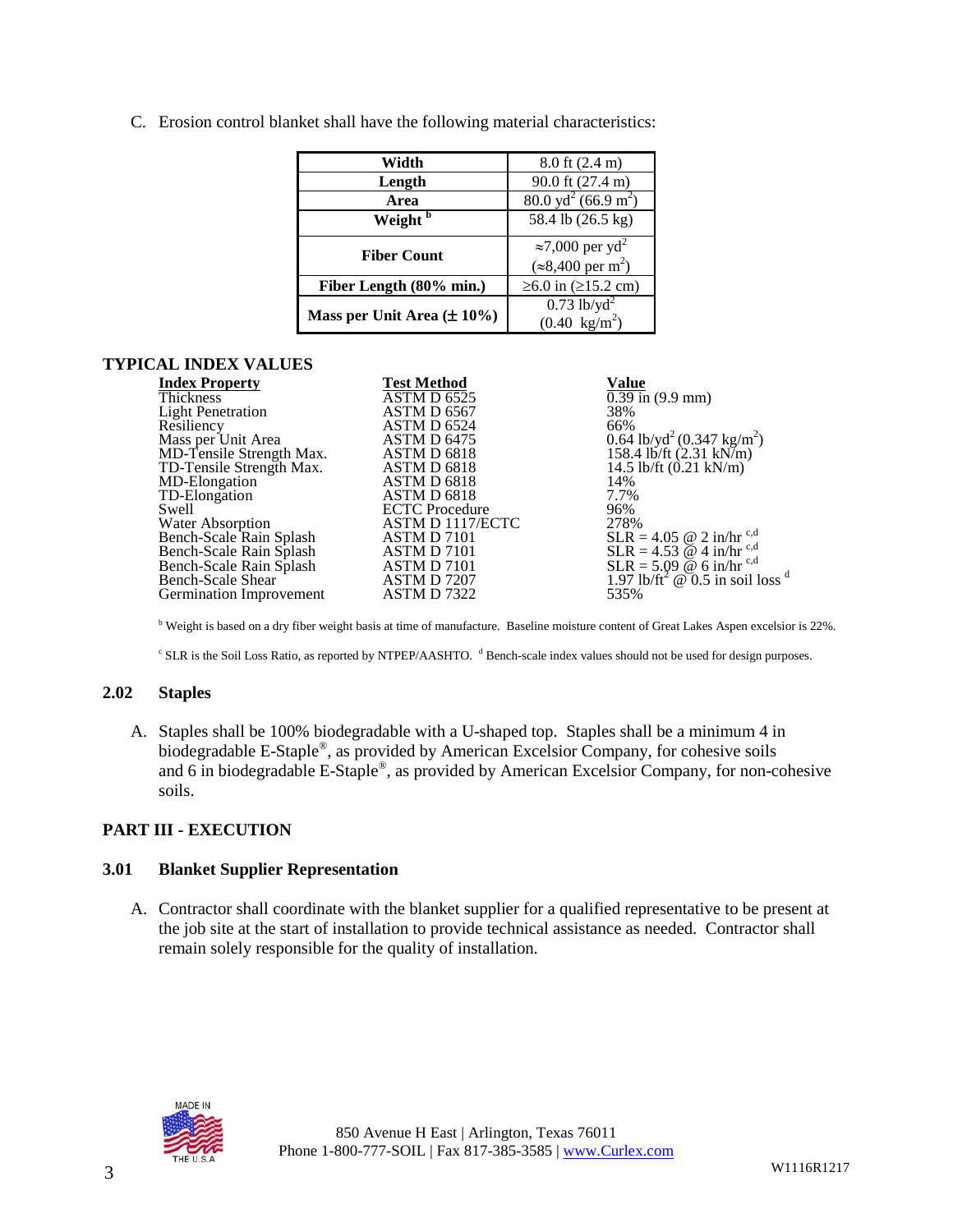## **3.02 Site Preparation**

- A. Before placing erosion control blanket, the Contractor shall certify that the subgrade has been properly compacted, graded smooth, has no depressions, voids, soft or uncompacted areas, is free from obstructions such as tree roots, protruding stones or other foreign matter, and is seeded and fertilized according to project specifications. The Contractor shall not proceed until all unsatisfactory conditions have been remedied. By beginning construction, the Contractor signifies that the preceding work is in conformance with this specification.
- B. Contractor shall fine grade the subgrade by hand dressing where necessary to remove local deviations.
- C. No vehicular traffic shall be permitted directly on the erosion control blanket.

### **NOTE: Topsoiling, seeding, and fertilizing is not included in this specification.**

## **3.03 Slope Installation**

- A. Erosion control blanket shall be installed as directed by the owner's representative in accordance with manufacturer's Installation Guidelines, Staple Pattern Guides, and CAD details. The extent of erosion control blanket shall be as shown on the project drawings.
- B. Erosion control blanket shall be orientated in vertical strips and anchored with staples, as identified in the Staple Pattern Guide. Adjacent strips shall be overlapped to allow for installation of a common row of staples that anchor through the stitching of both blankets. Horizontal joints between erosion control blankets shall be overlapped sufficiently with the uphill end on top for a common row of staples so that the staples anchor through the stitching of both blankets.
- C. Where exposed to overland sheet flow, a trench shall be located at the uphill termination. Erosion control blanket shall be stapled to the bottom of the trench. The trench shall be backfilled and compacted. Where feasible, the uphill end of the blanket shall be extended three feet over the crest of the slope.
- D. Slope erosion control blanket shall be overlapped by the channel erosion control blanket sufficiently for a common row of staples to anchor through the stitching of both blankets when terminating into a channel.

### **3.04 Channel Installation**

- A. Erosion control blanket shall be installed as directed by the owner's representative in accordance to manufacturer's Installation Guidelines, Staple Pattern Guides, and CAD details. The extent of erosion control blanket shall be as shown on the project drawings.
- B. Erosion control blanket shall be installed parallel to the flow of water. The first roll shall be centered longitudinally in mid-channel and anchored with staples as identified in the Staple Pattern Guide. Subsequent rolls shall follow from channel center outward and be overlapped to allow installation of a common row of staples so that the staples anchor through the stitching of both blankets.

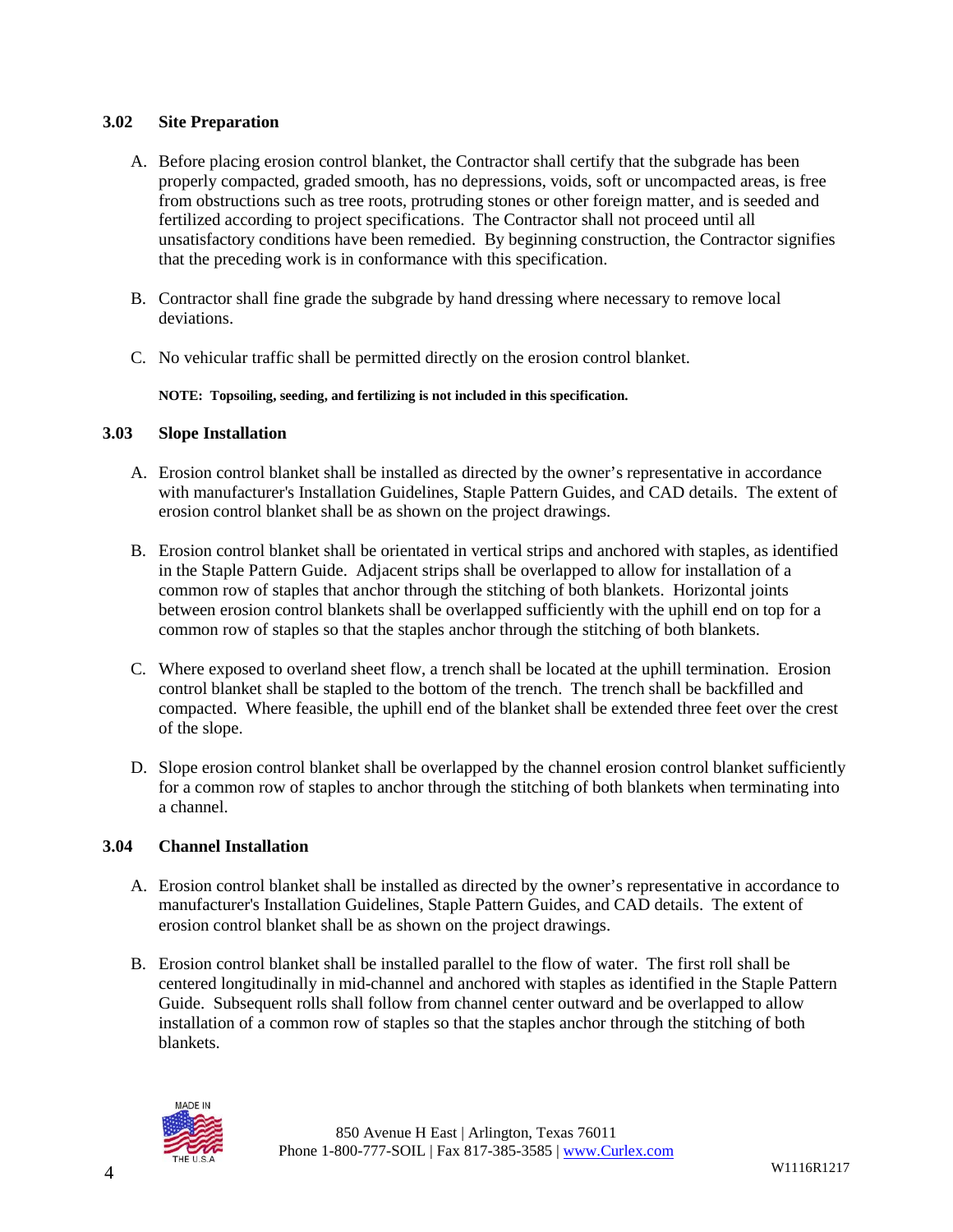- C. Successive lengths of erosion control blanket shall be overlapped sufficiently for a common row of staples with the upstream end on top. Staple the overlap across the end of each of the overlapping lengths so that staples anchor through the stitching of both blankets.
- D. A termination trench shall be located at the upstream termination. Erosion control blanket shall be stapled to the bottom of the trench. The trench shall be backfilled and compacted.

# **3.05 Quality Assurance**

- A. Erosion control blanket shall not be defective or damaged. Damaged or defective materials shall be replaced at no additional cost to the owner.
- B. Product shall be manufactured in accordance to a documented Quality Control Program. At a minimum, the following procedures and documentation shall be provided upon request:
	- 1. Manufacturing Quality Control Program Manual
	- 2. First piece inspection and documentation of products produced to assure component materials and finished product tolerances are within manufacturer specifications.
	- 3. Additional inspections for product conformance shall be conducted during the run after the first piece inspection.
	- 4. Moisture content readings recorded for each manufacturing day.
	- 5. Recorded weight of every erosion control blanket manufactured.
	- 6. Each individual erosion control blanket shall be inspected, weighed, and documented prior to packaging for conformance to manufacturing specifications.
	- 7. Documentation and record retention for at least two years.

#### **3.06 Clean-up**

A. At the completion of this scope of work, Contractor shall remove from the job site and properly dispose of all remaining debris, waste materials, excess materials, and equipment required of or created by Contractor. Disposal of waste materials shall be solely the responsibility of Contractor and shall be done in accordance with applicable waste disposal regulations.

### **3.07 Method of Measurement**

A. The erosion control blanket shall be measured by the square yard of surface area covered. No measurement for payment shall be made for overlaps, fine grading, trenching, staples, or other miscellaneous materials necessary for placement of the erosion control blanket.